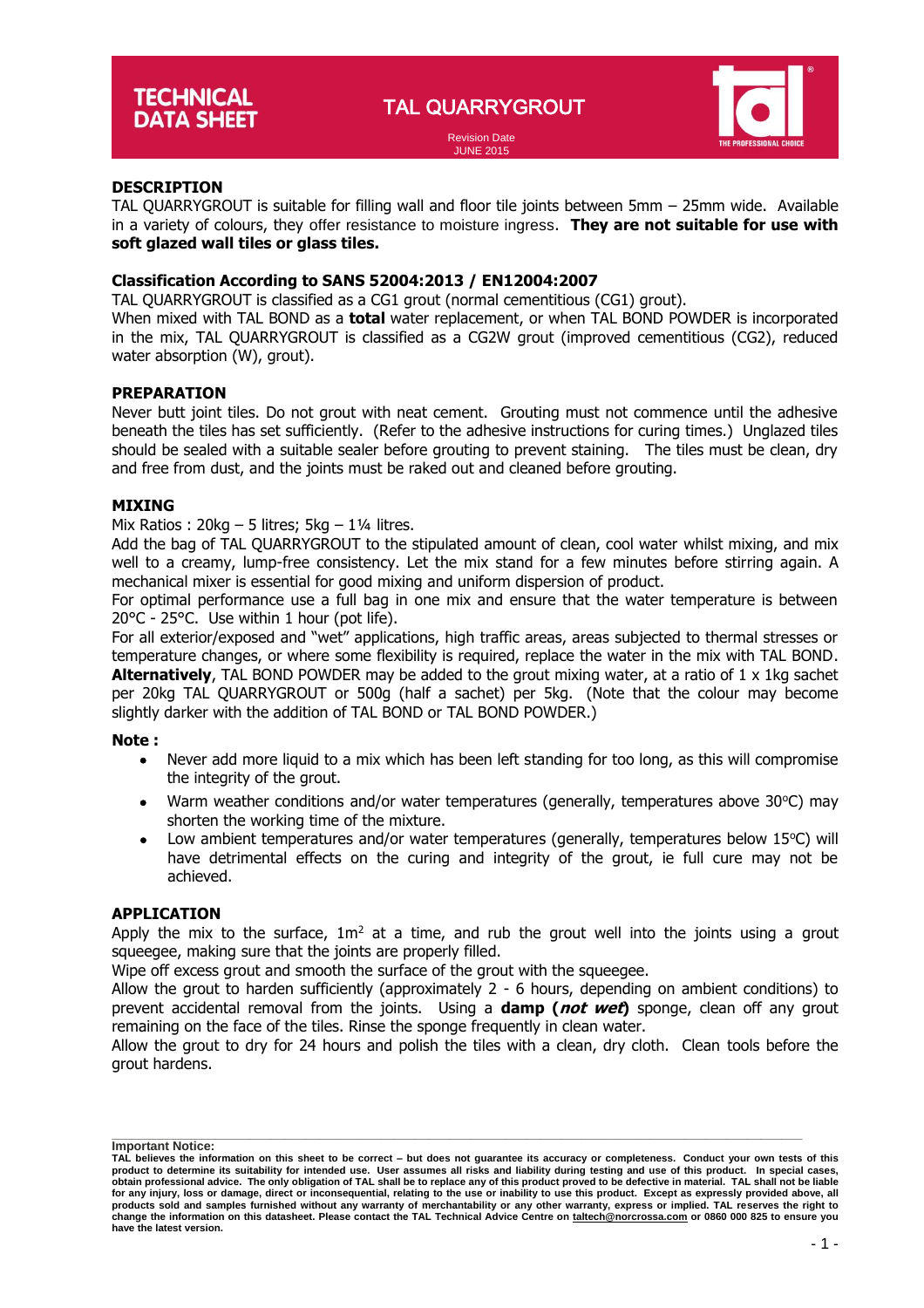JUNE 2015



# **Important :**

- Exterior installations must be protected against inclement weather and too rapid drying by covering with plastic sheeting until the grout has hardened fully.
- Particular care must be taken to clean the grout off the tile face before it hardens completely. **This is especially important when a latex additive such as TAL BOND, or TAL BOND POWDER, has been used.** Greater care may be required when cleaning tiles with a textured surface.
- Due care must be taken when applying the grout to ensure that the face of highly polished tiles do not get scratched.
- **A sample of the tiles to be used should be tested beforehand to ensure that no grout is absorbed through the glaze, or into the tile body, causing permanent staining of the tiles.**
- It is important to use the stipulated amount of liquid in the TAL Grout mixture. When cleaning, a **damp**, **not wet**, sponge must be used. Over hydration (too much water) of the mix, or in cleaning, causes colour variations in the grout joints, and also affects the integrity of the grout, resulting in a friable product.

## **DRYING TIMES:**

Wait at least 24 hours before subjecting the newly applied grout to wet mopping or other cleaning procedures.

# **COVERAGE**

Use the following formula to estimate the grout coverage :  $(A + B)$  x C x D x E (A x B)  $A =$  Tile Length (mm)  $B =$  Tile Width (mm)  $C =$  Tile Thickness (mm)  $D =$  Joint Width (mm)  $E = SG$  of TAL Grout  $(1.8)$ All measurements MUST be in mm, and this will give the grout coverage in  $kg/m<sup>2</sup>$ . Always add 10% for wastage.

#### **PACKAGING**

TAL QUARRYGROUT is available in 5kg and 20kg bags.

# **STORAGE & SHELF LIFE**

When stored in dry internal conditions between 10°C and 30°C and out of direct sunlight the product has a shelf life of 12 months from date of manufacture. Never store directly on a concrete floor.

#### **WARNING**

**DO NOT INGEST. USE ONLY AS DIRECTED. WEAR PROTECTIVE GLOVES AND GOGGLES. USE A SUITABLE DUST MASK WHEN MIXING. WORK IN A WELL-VENTILATED AREA. DISPOSE OF THIS PRODUCT IN ACCORDANCE WITH LOCAL REGULATIONS. CONTACT TAL FOR FURTHER HEALTH AND SAFETY INFORMATION**.

**\_\_\_\_\_\_\_\_\_\_\_\_\_\_\_\_\_\_\_\_\_\_\_\_\_\_\_\_\_\_\_\_\_\_\_\_\_\_\_\_\_\_\_\_\_\_\_\_\_\_\_\_\_\_\_\_\_\_\_\_\_\_\_\_\_\_\_\_\_\_\_\_\_\_\_\_\_\_\_\_\_\_\_\_\_\_\_\_\_\_\_\_\_\_\_\_\_\_\_\_ Important Notice:**

**TAL believes the information on this sheet to be correct – but does not guarantee its accuracy or completeness. Conduct your own tests of this**  product to determine its suitability for intended use. User assumes all risks and liability during testing and use of this product. In special cases,<br>obtain professional advice. The only obligation of TAL shall be to rep **for any injury, loss or damage, direct or inconsequential, relating to the use or inability to use this product. Except as expressly provided above, all**  products sold and samples furnished without any warranty of merchantability or any other warranty, express or implied. TAL reserves the right to<br>change the information on this datasheet. Please contact the TAL Technical Ad **have the latest version.**